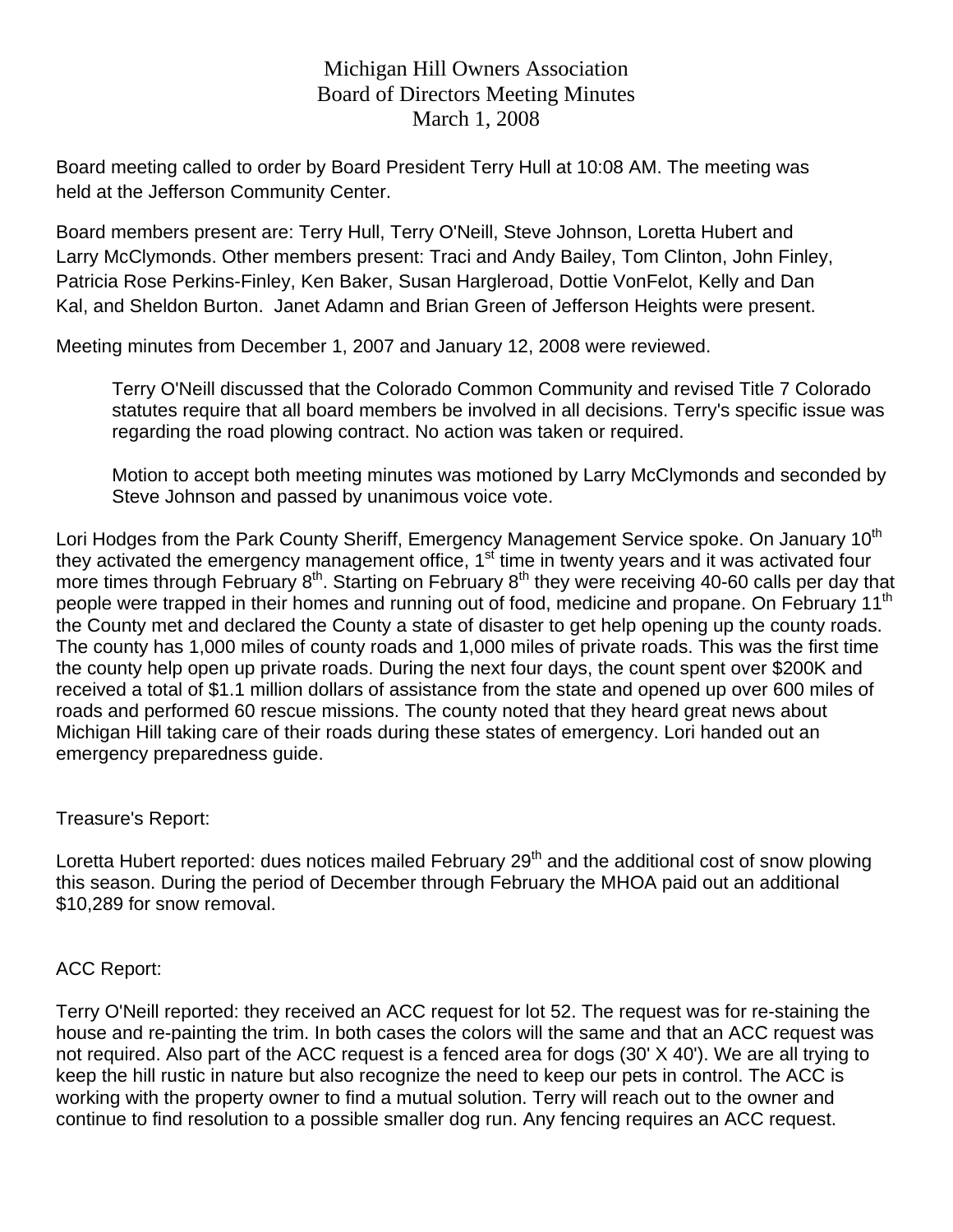Dottie Vonfelot gave an update regarding her legal issue resulting from confronting people removing trees from a lot and using an outlot for access which cause damage to the outlot, the formation of a two track which will need to be repair. Dottie approached three big guys and took their driver licenses, gave them an old business card which identified her as a police officer. She went to the Jefferson store and called the police. She was subsequently charged with impersonating a police officer and charged with a felony. Dottie would like the board to take action against the three for criminal mischief and criminal trespass. Susan Hargleroad suggested no criminal action be taken because they were working on lot to remove trees and used the outlot for convenience. The board discussed the current progress of dealing with the property owner and next steps to correct the damage.

#### Road Report:

Steve Johnson gave the current road report. There are four trouble spots that are receiving additional outside contract work, two on Michigan Hill Road and two on Selkirk. Ken Baker wanted to know when MHOA will purchase the proper equipment to maintain the roads. The board has been studying the possible purchase/lease of equipment to maintain the roads in the winter. Tom Clinton stated that the trees have encroached on the roads reducing the space that the snow can be plowed back to. Board asks the homeowners to keep the trees along their properties cut back ten (10) feet from the side of the road.

Terry O'Neill discussed the last special board meeting that addressed the heavy snow and high wind leading to major drifting and road closures. Terry wanted to go on the record regarding his efforts to address issues with the snow plowing contract, specifically the additional cost of snow plowing this year that the board has approved (Terry did not) and the failure of board to enforce the provision to make the contractor bring in additional equipment and pay for the additional cost.

The board recognized that this year was a bad snow year and that we did not want to put our contractor out of business or cause a thirty day termination notice by the contractor leaving MHOA without a snow plowing contractor. The board was making a reasonable effort to make the best of a bad situation. The board did recognize the efforts of Sheldon Burton to keep the roads open and also recognized Steve Johnson and Tom Clinton for their efforts as well.

## Old Business:

Cell Tower - Brian Green from Jefferson Heights talked to MHOA regarding the proposed cell tower on Boreas Circle on a private landowner's lot, Jefferson Heights. Brian was representing himself and fifty (50) other Jefferson Heights homeowners.

The good news is that better cell service will be available. The negative impact of the cell tower is: the tower company is filing for a setback variance, from 500 feet to 128 feet, studies show that property values will be reduced and once the first tower is approved, typically multiple towers will be installed over time.

There is a March 11<sup>th</sup> county meeting to approve the variance. What you can do: go to the meeting at 511 Main St. Fairplay, write to Park County Planning Department, P.O. Box 1598, Fairplay, CO 80440 (refer to case #08SVP-03 & 08SET-03).

Consensus of the board and homeowners present is to back Jefferson Heights in opposing this cell tower. The board will send a response and have representation at the March  $11<sup>th</sup>$  meeting.